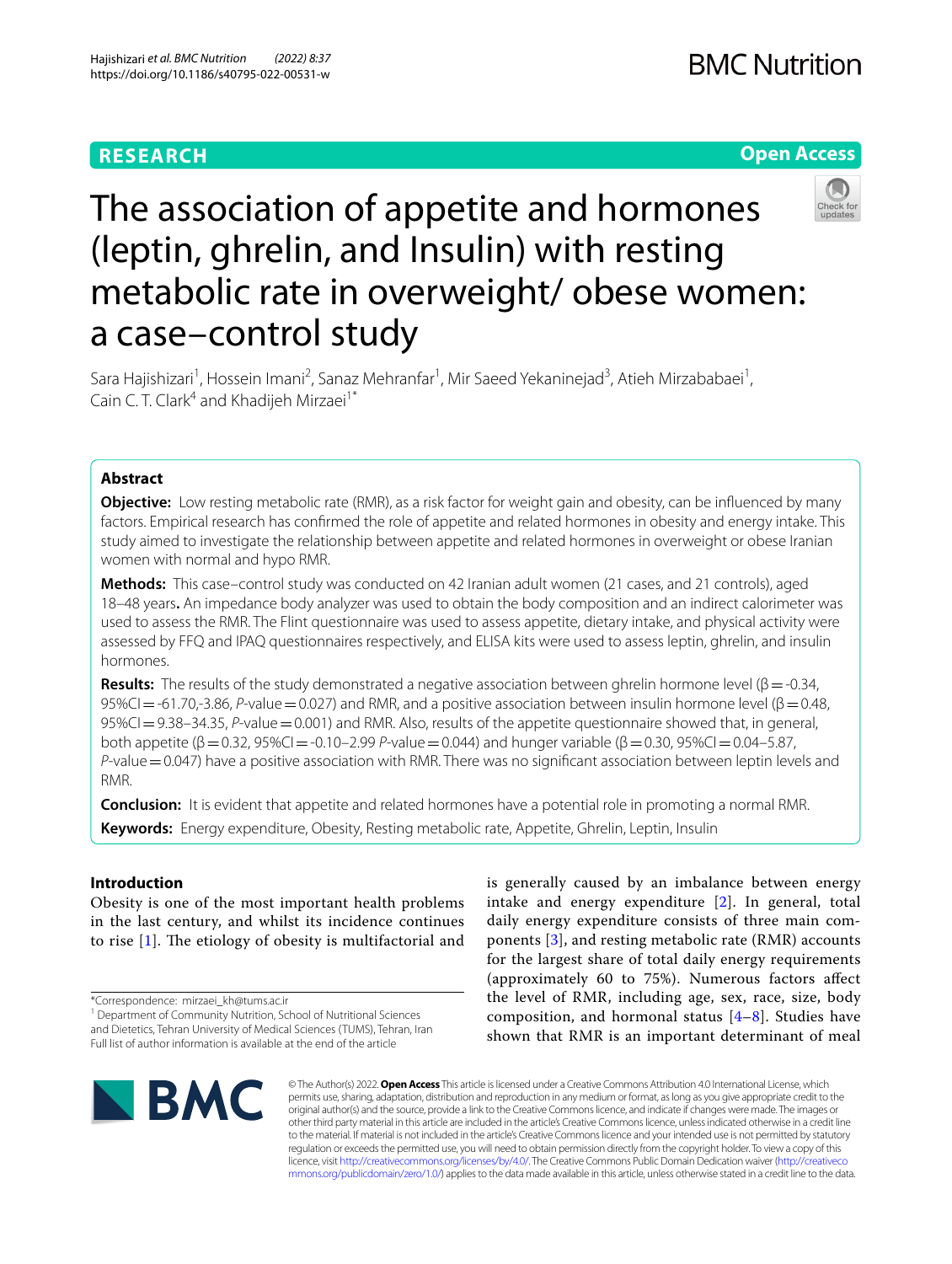size and energy intake per day and refects the physiological need for food intake [\[9](#page-10-5), [10\]](#page-10-6), and is posited as a predictor of fasting hunger, afecting the overall hunger profle [[11\]](#page-10-7).

The brain regulates energy homeostasis through neuropeptide signals from adipose tissue and the gastrointestinal tract; for this reason, the gastrointestinal tract is one of the main components of the food and appetite control system [\[12](#page-10-8)]. Many intestinal peptides, including ghrelin, are secreted in this pathway [\[13](#page-10-9)]. Ghrelin circulates in two forms: Acylated ghrelin (AG) that has orexigenic, obesogenic, diabetogenic features [[14](#page-10-10), [15\]](#page-10-11), and Unacylated ghrelin (UAG) that has been demonstrated to inhibit these effects  $[16–19]$  $[16–19]$  $[16–19]$ . Systemic levels of ghrelin in the blood plasma are increased before eating and its secretion is stimulated and enhanced during calorie restriction [\[20–](#page-10-14)[23\]](#page-10-15); ghrelin, therefore, plays a role in controlling energy balance, increasing food intake, and reducing energy consumption [\[24](#page-10-16)].

The Insulin and Leptin hormones, balance food intake and energy expenditure. Their circulating levels are associated with body fat content  $[25]$  $[25]$ . They affect the central nervous system especially the hypothalamus in proportion to their plasma levels where they act to reduce energy intake and stimulate energy expenditure through the leptin receptor [\[25](#page-10-17)[–27\]](#page-10-18).

Several studies demonstrated the associations between leptin and RMR when adjusting for body composition. Two of these controlled for fat-free mass (FFM), one of them reported a correlation in women but not in men [[28\]](#page-10-19), whereas the other found leptin to be correlated to RMR in men only  $[29]$  $[29]$ . The third study controlled for fat mass (FM), age, and sex and found an inverse association between leptin and RMR. However, other studies found no signifcant associations between leptin and RMR [[30–](#page-10-21) [33\]](#page-10-22). Caudwell et al. demonstrated that RMR was a strong determinant of daily hunger, self-selected meal size, and daily energy intake in overweight and obese individuals [[9\]](#page-10-5), while Westerterp-Plantenga et al. noted a negative association between RMR and meal frequency in young men [[34\]](#page-10-23). Furthermore, the fndings of Johnson, K.O. et al. imply that RMR does not infuence appetite [[35\]](#page-10-24).

Nonetheless, the relationship between appetite and related hormones with RMR requires further investigation. As studies have yielded conficting results and did not assess the association in stratifed RMR groups. Moreover, they did not evaluate appetite sensation, physical activity, and dietary intakes (micronutrients, macronutrients, and food groups). Thus, we sought to discern whether appetite and hormones difered in overweight/ obese women with normal RMR and hypo RMR. To the best of our knowledge, this is the frst study of its kind in this feld.

## **Methods**

## **Study population, sampling procedures**

We conducted a case–control study and enrolled 42 women from Tehran (21 cases and 21 controls), matched for age and BMI, who had been referred to a nutritional laboratory from September 2019 to January 2019. The sample size was determined to recognize the diference of 2 ng ( $\mu_1$ - $\mu_2$ =2) between the case and control groups in the Type I error  $\alpha$  = 0.05 and the power of 1-β = 0.90. According to a study by Marzullo and colleagues [\[36](#page-10-25)], the standard deviation for ghrelin was determined to be 2. Using the above descriptive, the sample size of 21 was calculated, which implied we needed to recruit 21 participants in each group.

We designed a Telegram bot, and 1300 volunteers were signed up. Participants were asked to fll out the initial online questionnaire to fnd out whether they have the basic criteria for inclusion in the study. Out of 1300 volunteers registered, 122 people were eligible samples, and fnally, after assessing their medical history, 85 people met the final conditions for study entry (Figure [1\)](#page-7-0). In a monitoring period of 2–3 months, the subjects were followed by phone call to make sure that, they don't follow special diets and not experiencing weight fuctuations or not participating in any professional sport, to coordinate and control the physical activity we recommended to all participants to keep 20 min of moderate physical activity that is available to everyone and we inquired it by phone call. Also, participants were monitored in terms of consumption of alcohol, drugs, and supplements that afect the rate of metabolism and related hormones. After a follow-up period, 47 individuals were referred to the Nutrition Laboratory of the Faculty of Nutrition and Dietetics located at the School of Health of Tehran University of Medical Sciences for more detailed evaluations. Each person in the case group (low metabolism) was randomly matched with a person in the control group (normal metabolism) with a maximum difference in age  $\pm 2$  years and body mass index $\pm 2$  units. Volunteers were randomly selected for the study based on the following inclusion criteria (for both cases and controls): Female gender,  $25 \leq$ BMI<40 (obesity and overweight), age over 18 to 50 years, willingness to participate in the study. To ensure comparable data, participants who met any of the following exclusion criteria were excluded: having cardiovascular disease, liver, kidney, thyroid, cancer, diabetes, heart failure, and acute or chronic infections based on patient statements and medical history, consumption of drugs and supplements that afect the rate of metabolism, pregnant, lactating, postmenopausal women and professional athletes, history of weight loss surgeries, history of weight loss diet and weight changes during the last 6 months, drug and alcohol use, following special diets,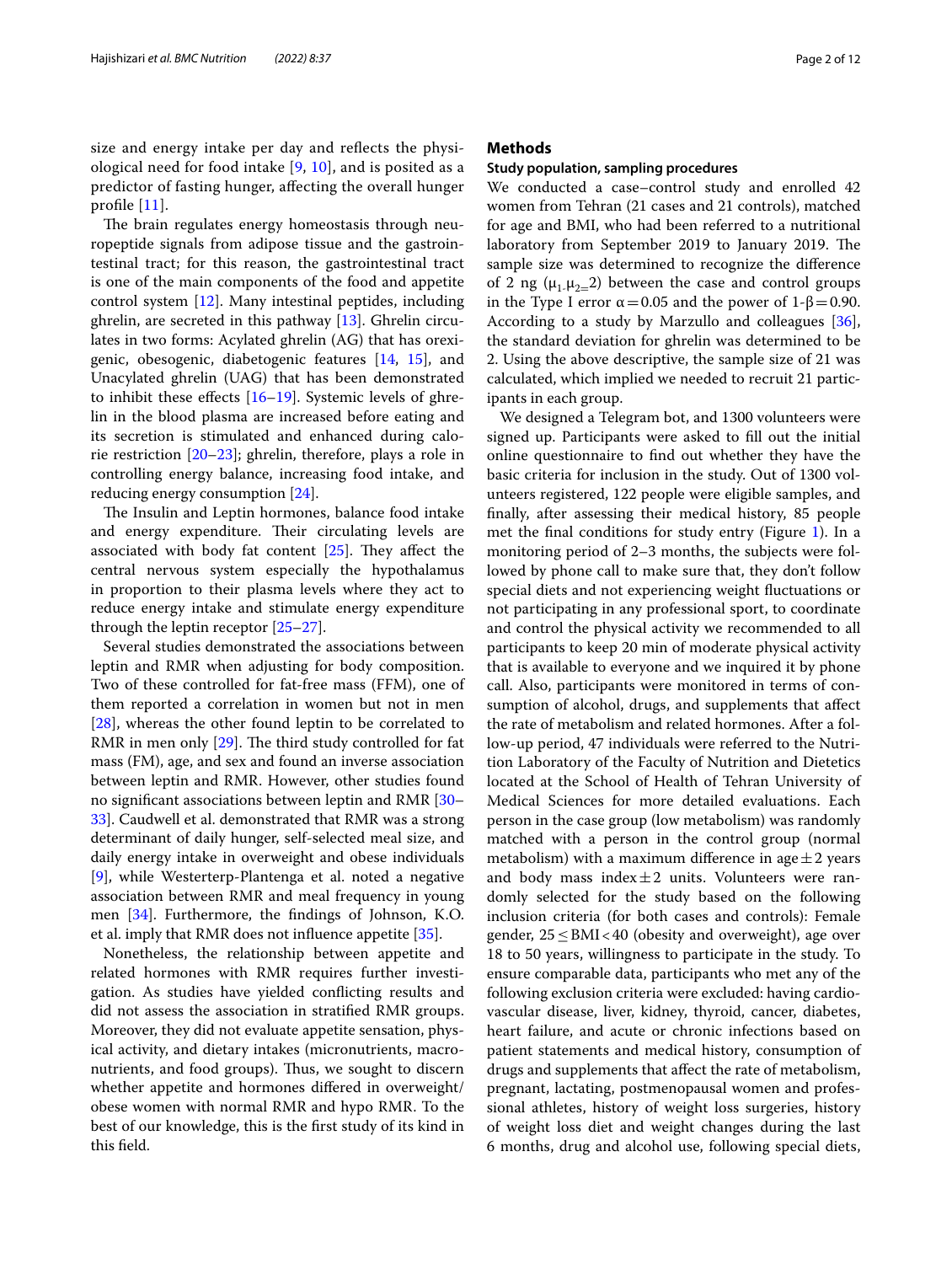and reluctance to continue. Participants were told that they could withdraw themselves or their data from the study at any time.

The study protocol was approved by the ethics committee of Tehran University of Medical Sciences (ethics code: (IR.TUMS.MEDICINE.REC.1399.261), and all subjects signed written informed consent prior to participation.

## **Measurements**

## **Resting metabolic rate**

In this study, RMR was measured by indirect calorimetry (MetaLyzer 3B-R3 Cortex Biophysik GmbH spirometer, Germany) [[37\]](#page-10-26). Ventilation and gas exchange were calibrated for each individual before each experiment, and the amount of carbon dioxide produced and oxygen consumed per breath was recorded. In this study, a respiratory mask was used, respiratory volume was transferred through a transducer attached to the mask, and gas samples were collected. Resting metabolic rate was assessed in the early morning and after 10 to 12 h of fasting. Participants were asked to refrain from consuming cafeine and exercising vigorously for 24 h before the test. Subjects were tested in the follicular phase of the menstrual cycle, because during the luteal phase of the menstrual cycle, RMR normally rises and is lower during menstruation [[38,](#page-10-27) [39\]](#page-11-0). The measurements were taken with the patients lying down in a supine position for30 minutes; where the middle 20 min were used for analyses (the frst and the last 5 min were ignored). The room was kept at a constant temperature of 22 degrees Celsius, and the validation of this device has been confrmed by several studies [[40,](#page-11-1) [41](#page-11-2)]. Out of 47 participants who underwent the RMR test, a total of 21 patients were in the case group and 21 patients were in the control group. Three patients with low RMR (case group) and 2 patients with normal RMR (control group) were excluded from the study because they remained unmatched. The criterion for determining low RMR in this study is based on Flancbaum et al. [[42\]](#page-11-3), where subjects were defned as "hypometabolic" when their measured RMR was less than 85% of the predicted RMR, based on the Harris and Benedict equation, or "normometabolic" when it was within $\pm 15$ % of the predicted RMR. PRMR was also calculated based on the formula of Harris-Benedict [\[43](#page-11-4)].

Predicted RMR (Harris-Benedict) =  $665 + 9.56 \times$  weight  $(kg) + 1.84 \times \text{height (cm)} - 4.67 \times \text{age (year)}.$ 

#### **Body composition**

Body composition, including weight, body mass index (BMI), body fat mass (BFM), fat-free mass (FFM), visceral fat level, visceral fat area, skeletal muscle mass, body fat percentage (PBF%), waist to hip ratio (WHR), waist circumference (WC), and soft lean mass were obtained

using a body composition analyzer [[44](#page-11-5)]. To measure the body composition of all participants, in a fasted state, the body analyzer InBody 770 scanner (Inbody Co., Seoul, Korea) was used. Before measurement, according to the instructions of the manufacturer, all participants were asked to remove any metallic objects (e.g., jewelry), and asked to stand barefoot, with minimal clothing, on the metal plate of the device. The operation of the body analyzer was conducted according to the manufacturer's instructions.

## **Dietary assessments**

A person's usual dietary intake over the past year was assessed by interview, using a semi-quantitative, 147 item food frequency questionnaire (FFQ). Based on this questionnaire, the subjects were asked to report the frequency of their food consumption for each food item on a daily, weekly, monthly, or yearly basis. The reliability and validity of this questionnaire in Iranian populations have already been confrmed [[45](#page-11-6)]. Standard unit sizes and items reported on the household measures were converted to grams using the household measures Guide [ $46$ ]. The energy content of the food items in the food frequency questionnaire was determined using data from the USDA Food Ingredients Table in the Nutritionist 4 nutrition software database.

## **Physical activity**

In order to assess the physical activity of the participants, the short form of the International Physical Activity Questionnaire (IPAQ), designed by the World Health Organization, was used  $[47]$  $[47]$ . The validity and reliability of this tool have already been evaluated and shown to be acceptable in Iranian adult women. Scores were calculated according to the frequency and time spent on light, moderate, high, and very high-intensity activities, based on a list of common daily activities.

## **Appetite**

In this study, the Flint appetite questionnaire was used to assess mental feelings about appetite  $[48]$  $[48]$ . The validity and reliability of this questionnaire were previously approved [[48\]](#page-11-9). Participants completed the appetite questionnaire in the morning, after the RMR test and body composition analyses (which lasted about 35 min). In this research, four indicators were included; feeling of desire for food, feeling of hunger, feeling of satiety, and feeling of consuming future food. Scoring was conducted in the following manner; participants selected a value from 0 to 100 e.g., I am not hungry at all (zero points), I have not been so hungry so far (100 points). The face validity of the test was checked through questioning the experts of validity [\[49,](#page-11-10) [50](#page-11-11)], and the reliability of the test was ensured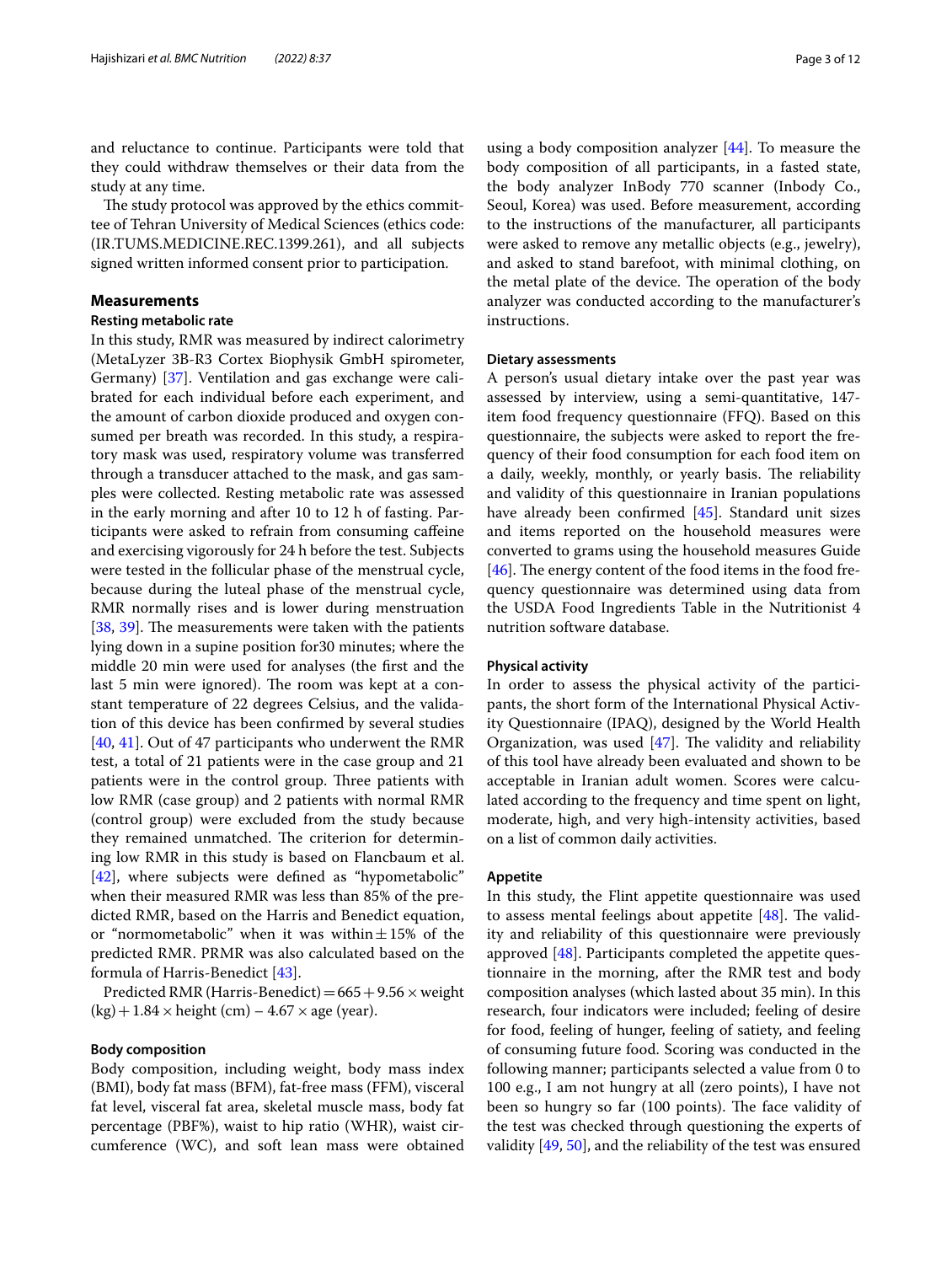through the application of test–retest, reliability (Cronbach Alpha 0.8).

#### **Blood sampling**

From all participants, following 12-h overnight fasting, 10 cc of fasting blood was drawn between 7–10 am. After storage for 30 min at room temperature, a blood clot formed and was centrifuged at 3000 g for 20 min. Serums were stored in clean microtubes in a freezer at -80° C until the analysis was performed.

## **Biochemical and hormonal assessments**

All hormones were measured by the enzyme-linked immunosorbent assay (ELISA) method. Leptin levels were assessed with an LDN kit (Nordhorn, Germany), with a sensitivity of 0.50 ng/ml, total ghrelin levels were assessed, with a sensitivity of 0.01 ng/ml with Crystal Day Christian Day kit, China, and insulin levels were assessed with an IBT kit (Infnitum biotech, IBT; Netherland), with a sensitivity of 0.11  $\mu$ U / ml.

Intra- and inter-assay coefficients of variation  $(CV)$ reported by the manufacturer were 3.7– 5% and 5.9–5.8% for leptin,  $CV < 8\%$ , and  $CV < 10\%$  for total ghrelin, and 3.7–4.2% and 3.7–4.2% for insulin, respectively.

## **Statistical analysis**

All data were analyzed using SPSS software version 25, where *P*-values less than 0.05 were, *a* priori*,* considered statistically significant. The normality of variable distribution was evaluated using Kolmogorov–Smirnov and Shapiro Wilk tests. Because our data did not show a normal distribution, we used non-parametric tests. The Wilcoxon test was used to determine the diference between quantitative variables between case and control groups. Chi-square test or Fischer exact tests were used to determine the distribution of qualitative variables between case and control groups. Linear regression analysis was used to determine the relationship between appetite and related hormones with RMR, in a crude and adjusted model (adjusted for body fat percentage).

## **Results**

The present study was conducted on 42 obese and overweight Iranian women, of which, 59.5% were married, 69% occupied, 92.8% had a college education and 52.3% had good economic status.

Baseline participant characteristics are presented in (Table [1\)](#page-4-0). The median  $(IQR)$  age, weight, BMI, WHR, WC, BFM, FFM were 34.00 (10) years, 77.25 [[16\]](#page-10-12) kg, 29.05(5.6) kg/m2 , 0.92(0.07), 96.50(14.8) cm, 33.10(12.10) kg,  $45.20(7.82)$  kg. The median age, weight, BMI, WHR, WC, BFM, and FFM were not signifcantly diferent among the case and control groups; however, there was

a statistically signifcant diference between the case and control groups in terms of PBF%(*P*-value=0.027). Also, the median of measured RMR was signifcantly higher in controls compared to cases, (median: 1541.00, IQR: 232.50 vs median: 1306.00, IQR: 325.0) (*P*-value<0.001).

Based on the test of qualitative variables (such as physical activity) between the case and control groups, there was no signifcant diference between the two groups (presented in Table [1\)](#page-4-0), in addition to no signifcant difference in terms of intake of micronutrients, macronutrients and food groups between the two groups (is presented in Table [2](#page-5-0)).

In Table [3](#page-5-1), the median of studied appetite and hormones are presented. The median (IQR) appetite, leptin, ghrelin, and insulin were 225 [\[75](#page-11-12)], 20.65(4.68), 1.97(3.58), and 14.38(6.98). Examination of appetite and leptin, ghrelin, and insulin hormones showed no signifcant diference between the case and control groups (*P*-value>0.05).

To discern an association between appetite and related hormones with RMR, we conducted linear regression, using a crude and adjusted model (presented in Table [4](#page-6-0)). Our crude result indicated that the insulin hormone levels  $(β=0.48 \ 95%CI=9.38,34.35, P-value=0.001)$ were positively related to RMR (Fig. [2](#page-8-0)), and in addition to an inverse association between ghrelin hormone levels  $(\beta = -0.34, 95\% CI = -61.70, -3.86, P-value = 0.027)$ and RMR (Fig. [3](#page-8-1)). After adjusting for body fat percentage, the results remained signifcant, and, in the adjusted model, there was a positive association between appetite  $(\beta=0.32, 95\%CI = -0.10, 2.99 \text{ P-value} = 0.04)$  and RMR. Appetite questionnaire indices and their relationship with RMR are detailed in Table [5](#page-9-0). Accordingly, there was a positive signifcant relationship between the rate of hunger (β=0.30, 95%CI=0.09–5.95, *P*-value=0.04) and RMR, which remained signifcant after adjusting for the confounding variable. We also investigated the association between RMR and related hormones separately in case and control groups. The results showed that there was a negative relationship between serum ghrelin levels and RMR in the "hypometabolic" group (β = -0.50, 95%CI=-0.01,-0.001, *P*-value=0.02), after adjusting for PBF%, the results remained signifcant. While, no association was found between serum ghrelin levels and RMR in the "normometabolic" group (β = -0.12, 95%CI = -0.008,-0.005,  $P$ -value = 0.59). However the association between Insulin level and RMR was signifcant in both "hypometabolic" group  $(\beta = 0.61, 95\% \text{CI} = 8.61 - 36.43,$ P-value=0.003) and "normometabolic" group ( $\beta$ =0.45,  $95\%CI = 0.80 - 32.16$ , *P*-value = 0.04. The results remained signifcant after controlling for PBF%. Although there was no signifcant diference between dietary intake and the level of physical activity between the case and control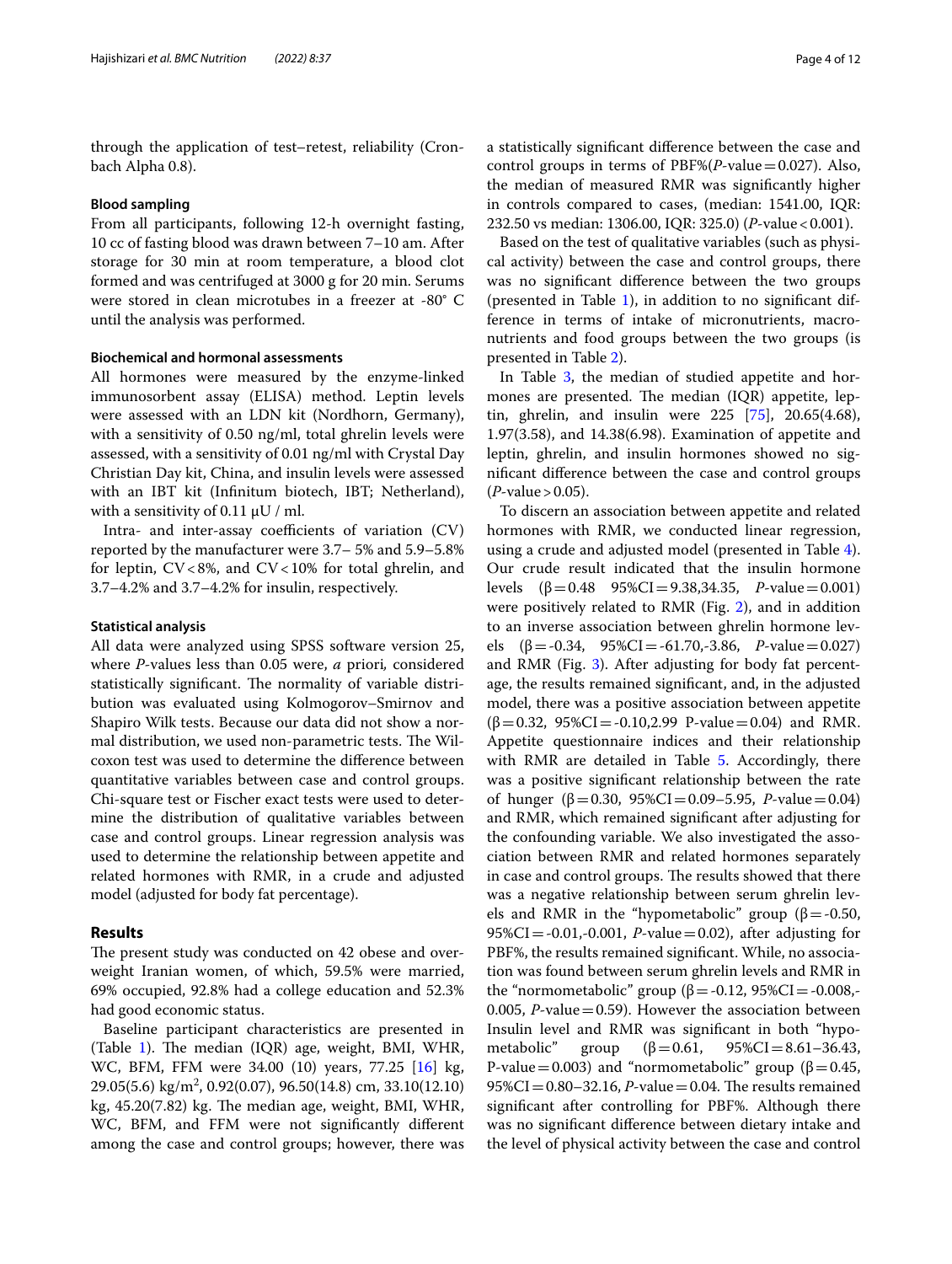| <b>Variables</b>        | Normal RMR group $(n=21)$ |      |       | Hypo RMR group $(n=21)$ |      |              | P-value <sup>*</sup> |
|-------------------------|---------------------------|------|-------|-------------------------|------|--------------|----------------------|
|                         | Median, (IQR)             | Min  | Max   | Median, (IQR)           | Min  | Max          |                      |
| Age (year)              | 35.00(11)                 | 25   | 45    | 34.00(9)                | 25   | 47           | 0.27                 |
| <b>RMR</b> measurement  |                           |      |       |                         |      |              |                      |
| RMR (Kcal/d)            | 1,541, (232.50)           | 1291 | 1967  | 1306.00, (325.0)        | 830  | 1716         | < 0.001              |
| <b>RQ</b>               | 0.88(0.10)                | 0.83 | 1.1   | 0.89(0.08)              | 0.79 | $\mathbf{1}$ | 0.68                 |
| <b>Body Composition</b> |                           |      |       |                         |      |              |                      |
| Height(cm)              | 163.00(6)                 | 154  | 171   | 159.00(7)               | 151  | 168          | 0.06                 |
| Weight(kg)              | 80.00(16)                 | 62.7 | 102.1 | 75.40, (13.5)           | 58.8 | 105.7        | 0.28                 |
| FFM (kg)                | 46.8(6.10)                | 37.4 | 57.5  | 43.10, (9.10)           | 34.2 | 56.7         | 0.06                 |
| FM(kg)                  | 34.00, (14.1)             | 21.4 | 47.2  | 33.00, (9.8)            | 24.2 | 54.4         | 0.30                 |
| SMM(kg)                 | 25.40(3.9)                | 20.2 | 31.8  | 23.30(5.4)              | 18   | 31.7         | 0.06                 |
| TBW(L)                  | 34.20, (3.5)              | 27.4 | 42.2  | 32.5(6.8)               | 25.1 | 41.6         | 0.08                 |
| %PBF                    | 41.40(8.9)                | 30.6 | 48.3  | 44.70(5.7)              | 36.1 | 51.4         | 0.02                 |
| WHR                     | 0.93(0.07)                | 0.85 | 1.4   | 0.92(0.07)              | 0.86 | 1.03         | 0.49                 |
| WC(cm)                  | 98.90, (17.3)             | 87.1 | 117.4 | 93.80, (13.3)           | 85.5 | 120.9        | 0.54                 |
| BMI (kg/m <sup>2)</sup> | 29.00, (6.9)              | 26.1 | 38.1  | 29.10, (4.7)            | 25.5 | 39.8         | 0.18                 |
| <b>IPAQ</b>             |                           |      |       |                         |      |              |                      |
| High                    | $O(0\%)$                  |      |       | 2(9.5%)                 |      |              | 0.21                 |
| Moderate                | 12(57.1%)                 |      |       | 14(66.7%)               |      |              |                      |
| Low                     | 9(42.9%)                  |      |       | 5(23.8%)                |      |              |                      |
| <b>Marriage Status</b>  |                           |      |       |                         |      |              |                      |
| Married                 | 14(66.7%)                 |      |       | 11(52.4%)               |      |              | 0.53                 |
| Single                  | 7(33.3%)                  |      |       | 10(47.6%)               |      |              |                      |
| <b>Education</b>        |                           |      |       |                         |      |              |                      |
| Bachelor                | 18(85.7%)                 |      |       | 18(85.7%)               |      |              | 0.10                 |
| Associate Degree        | 2(9.5%)                   |      |       | $1(4.8\%)$              |      |              |                      |
| Diploma                 | $1(4.8\%)$                |      |       | 2(9.5%)                 |      |              |                      |
| Occupation              |                           |      |       |                         |      |              |                      |
| Housewife               | 3(14.3%)                  |      |       | $9(42.9\%)$             |      |              | 0.10                 |
| occupied                | 18(85.7%)                 |      |       | 11(52.4%)               |      |              |                      |
| <b>Economic Status</b>  |                           |      |       |                         |      |              |                      |
| Weak                    | $1(4.8\%)$                |      |       | 2(9.5%)                 |      |              | 0.58                 |
| Medium                  | $9(42.9\%)$               |      |       | 8(38.2%)                |      |              |                      |
| Good                    | 11(52.4%)                 |      |       | 11(52.4%)               |      |              |                      |
| <b>BMI</b>              |                           |      |       |                         |      |              |                      |
| Overweight              | 11(52.4%)                 |      |       | 13(61.9%)               |      |              | 0.75                 |
| Obese                   | 10(47.6%)                 |      |       | 8(38.1%)                |      |              |                      |

## <span id="page-4-0"></span>**Table 1** Characteristics of the subjects in case and control groups

Quantitative variables were reported with median and interquartile ranges and qualitative variables with number and percentage. \*P values resulted from the analysis of the Wilcoxon test for continuous variables and chi-square test for categorical variables. *RMR* resting metabolic rate, *RQ* respiratory quotient, *FFM* fat-free mass, *FM* fat mass, *SMM* Skeletal Muscle Mass, *TBW* Total Body Water, *PBF* Percent of Body Fat, *WHR* waist-to-hip ratio, *WC* waist circumference, *BMI* body mass index, *IPAQ* International Physical Activity Questionnaire

Cut point IPAQ: low<600 METs, moderate: 600–3000 METs, high>3000 METs

The economic status is graded based on the number of items listed in the general questionnaire: less than 3 weak, 4–6 medium, and 7–9 good

Body mass index levels are classified according to WHO criteria. Overweight: 25–29.9 (kg / m<sup>2</sup>) Overweight and 30 ≤ Obesity

groups, we assessed the association between appetite and related hormones while adjusting for the efects of dietary intake and physical activity, however, the results did not change.

## **Discussion**

Our novel approach, including assessing the relationship between stratifed RMR groups matching by BMI and age, with both appetite sensation and related hormone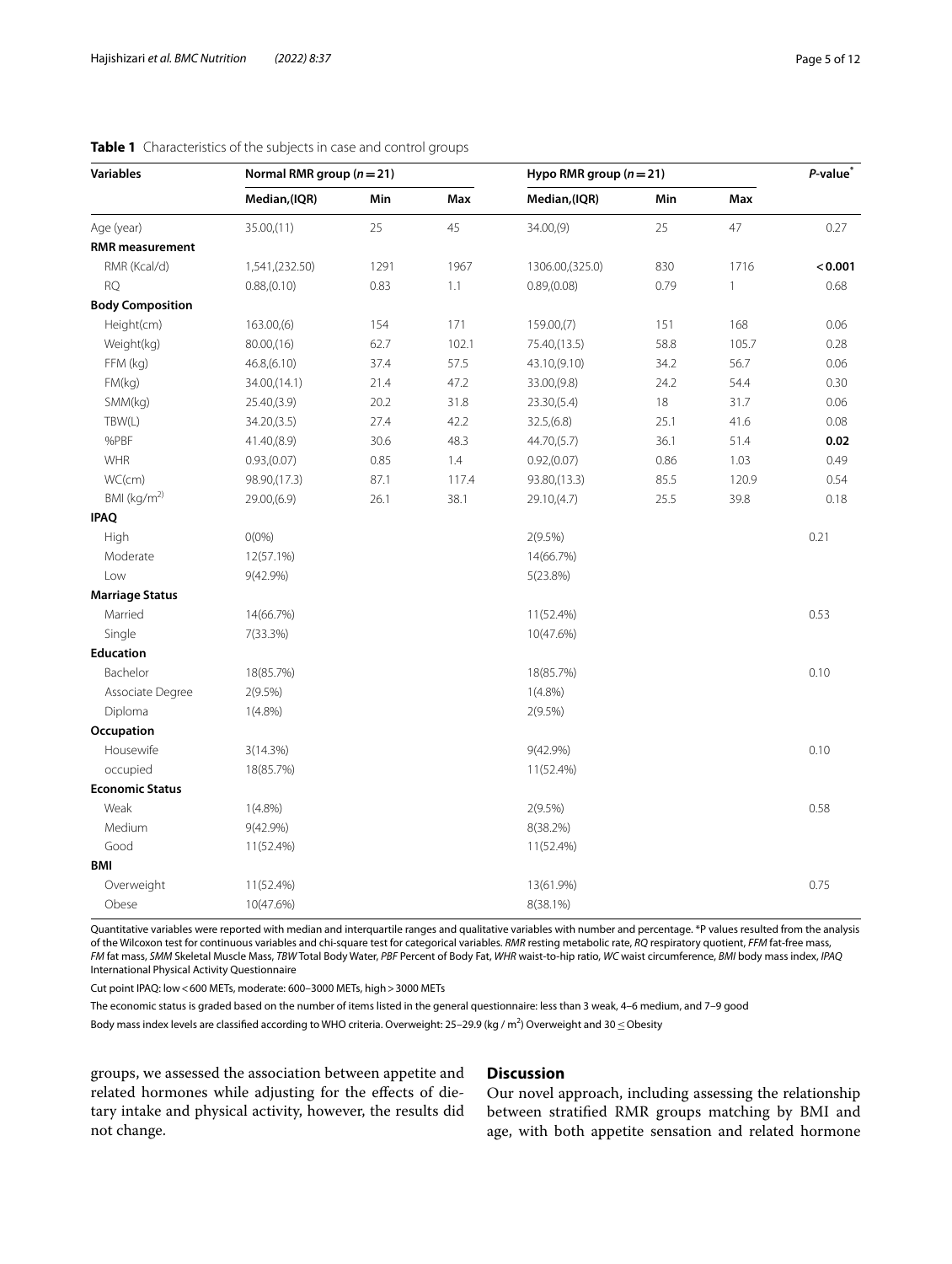<span id="page-5-0"></span>

| Table 2 Evaluation of food intakes between case and control groups |  |
|--------------------------------------------------------------------|--|
|--------------------------------------------------------------------|--|

| Variable                                 | Normal RMR group $n = 21$ | Hypo RMR group $n = 21$ | P-value <sup>*</sup> |  |
|------------------------------------------|---------------------------|-------------------------|----------------------|--|
|                                          | Median,(IQR)**            | Median, (IQR)           |                      |  |
| <b>Food Groups</b>                       |                           |                         |                      |  |
| ECereal(g/d) <sup>a</sup>                | 102.55, (307.30)          | 351.20, (145.55)        | 0.09                 |  |
| EFruits(g/d)b                            | 321.00, (225.90)          | 261.40, (314.50)        | 0.20                 |  |
| EVegetable( $q/d$ ) <sup>c</sup>         | 254.00, (277.50)          | 336.80, (197.30)        | 0.21                 |  |
| ELegumes(g/d)                            | 48.30, (47.35)            | 46.50, (62.90)          | 0.33                 |  |
| $E_{\text{Dairy}(q/d)^d}$                | 330.20, (232.85)          | 320.20, (167.30)        | 0.49                 |  |
| EWhite meat $(q/d)^e$                    | 32.30, (31.10)            | 50.00, (69.25)          | 0.18                 |  |
| ERed meat(g/d)s                          | 16.90, (17.50)            | 21.30, (29.50)          | 0.20                 |  |
| EFiber(q/d)                              | 37.92,(22.07)             | 36.76, (16.67)          | 0.15                 |  |
| <b>Energy and macronutrients</b>         |                           |                         |                      |  |
| EEnergy(kcal)                            | 2103.24, (630.44)         | 2279.99, (888.25)       | 0.18                 |  |
| EProtein(q/d)                            | 81.89, (34.65)            | 88.00, (30.81)          | 0.84                 |  |
| ECarbohydrate(g/d)                       | 289.09, (74.74)           | 327.93, (115.96)        | 0.14                 |  |
| EFact(q/d)                               | 78.23, (24.92)            | 76.58, (37.54)          | 0.63                 |  |
| <b>Micronutrients</b>                    |                           |                         |                      |  |
| EVitamin K (µg /day)<br>309.13, (352.25) |                           | 346.00, (406.21)        | 0.84                 |  |
| EVitamin D(µg/day)                       | 1.36(1.77)                | 1.95(1.65)              | 0.20                 |  |
| EVitamin A(RAE/day)                      | 588.41, (393.20)          | 681.50, (406.90)        | 0.06                 |  |
| EVitamin E(mg/d)                         | 10.41(2.79)               | 9.44(6.05)              | 0.39                 |  |
| EVitamin C(mg/d)                         | 133.63, (104.88)          | 119.16, (76.14)         | 0.61                 |  |
| EFolate(mg/d)                            | 496.77, (162.93)          | 564.31, (181.71)        | 0.20                 |  |
| Elron(mg/d)<br>32.66, (15.07)            |                           | 33.55, (27.49)          | 0.41                 |  |

\*\* Data are presented as median, IQR (interquartile range)

\* Resulted from the Wilcoxon test

P-value<0.05 was considered statistically signifcant

a Includes whole-grain bread, dietary bread, popcorn, cornflakes, wheat germ, white bread, noodles, pasta, rice, toasted bread, white four, starch, and biscuits

<sup>b</sup> Includes cherries, apples, raisins or grapes, pears, apricots, tangerines, lemons, oranges, strawberries, mulberries, peaches, nectarines, plums, pomegranates, fresh fgs, kiwi, bananas, cantaloupe, watermelon, and dates, melon, greengage, grapefruit, persimmon, cranberry and fruit juice

<sup>c</sup> Includes carrots, lettuce, cabbage, cauliflower, tomatoes, cucumber, onions, spinach, squash, celery, eggplant, mixed vegetables, green peas, green beans, green pepper, turnip, garlic, and mushrooms

<sup>d</sup> Includes milk, chocolate milk, cheese, cream, yogurt, cream cheese, and ice cream

<sup>e</sup> Includes chicken and tuna fish and other fish

| variables                | Normal RMR group $(n=21)$ |      |       | Hypo RMR group $(n=21)$ |      |       | P-value <sup>®</sup> |
|--------------------------|---------------------------|------|-------|-------------------------|------|-------|----------------------|
|                          | Median, (IQR)             | Min  | Max   | Median,(IQR)            | Min  | Max   |                      |
| Appetite Questionnaire** |                           |      |       |                         |      |       |                      |
| Appetite                 | 250, (88)                 | 125  | 350   | 225(63)                 | 125  | 300   | 0.56                 |
| <b>Hormones</b>          |                           |      |       |                         |      |       |                      |
| ELeptin (ng/ml)          | 21.25, (6.55)             | 2.21 | 26.52 | 20.57, (3.99)           | 9.69 | 26.52 | 0.90                 |
| EGhrelin (ng/ml)         | 1.76, (2.68)              | 1.27 | 10.57 | 2.11(5.43)              | 1.34 | 9.23  | 0.38                 |
| Elnsulin (IU/ml)         | 14.88, (6.21)             | 6.97 | 26.96 | 3.88(6.42)              | 6.54 | 35.4  | 0.43                 |

<span id="page-5-1"></span>**Table 3** Comparison of the median and interquartile range of the appetite and hormones between case and control

\* *P* values resulted from the analysis of the Wilcoxon test

\*\* Flint appetite questionnaire was used to assess mental feelings about appetite

Quantitative variables were reported with median and interquartile range (IQR)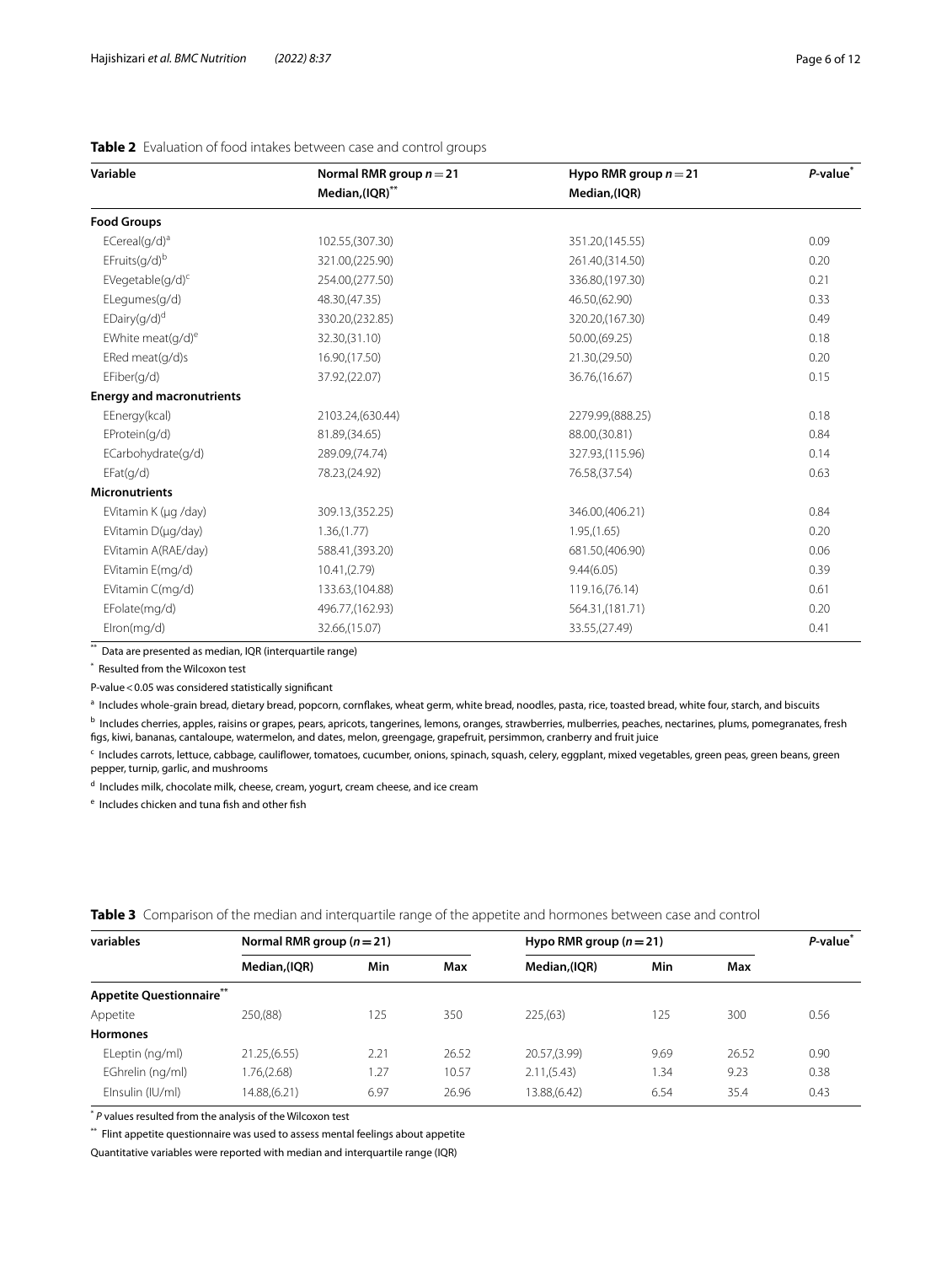<span id="page-6-0"></span>**Table 4** Relationship between appetite and hormones with RMR

| Variable  |          | Beta    | <b>Standard Error</b> | CI (95%)        | $**$<br>P-value |
|-----------|----------|---------|-----------------------|-----------------|-----------------|
| *Appetite | Crude    | 0.02    | 0.76                  | $-0.06, 3.01$   | 0.060           |
|           | Adjusted | 0.32    | 0.78                  | $-0.10, 2.99$   | 0.044           |
| Leptin    | Crude    | 0.06    | 8.93                  | $-14.50,21.61$  | 0.693           |
|           | Adjusted | 0.02    | 9.65                  | $-18.27,20.79$  | 0.897           |
| Ghrelin   | Crude    | $-0.34$ | 14.30                 | $-61.70 - 3.86$ | 0.027           |
|           | Adjusted | $-0.34$ | 14.35                 | $-62.66 - 4.59$ | 0.024           |
| Insulin   | Crude    | 0.48    | 6.17                  | 9.38,34.35      | 0.001           |
|           | Adiusted | 0.51    | 6.74                  | 9.55.36.83      | 0.001           |

Crude Model: In this model, the efect of any of the confounders is not modifed Model 1: In this model, the efect of body fat percentage (PBF %) is adjusted

\*\* Obtained from General Linear Model (GLM)

\* Flint appetite questionnaire was used to assess mental feelings about appetite *P*-value<0.05 was considered statistically signifcant

levels in a well-characterized case–control study in overweight/obese healthy women., produced data suggesting that there was no signifcant diference between the median appetite and hormones of leptin, ghrelin, and insulin between the two groups with normal metabolism and impaired metabolism. However, there was a signifcant positive association between appetite and the rate of hunger with RMR. And also, a positive association between insulin levels with RMR, and a negative association between ghrelin levels with RMR, was found.

We also measured physical activity in the participants. Based on the systematic review and meta-analysis by MacKenzie-Shalders et al., resistance exercise signifcantly increased RMR when compared to a control group as measured by indirect calorimetry [[51\]](#page-11-13). Physical activity can increase energy expenditure severalfold depending on the volume, mode, and intensity [\[52](#page-11-14)]. In our study, however, there was no signifcant diference in the level of physical activity among the case and control groups, as we coordinate and control it. We also assessed dietary intakes in the study population. Based on previous investigations, adherence to diets lower in carbohydrates and higher in fat and protein were linked with higher RMR [[53,](#page-11-15) [54](#page-11-16)]. In addition, there was no signifcant diference in the dietary intakes between the two groups.

The results of the appetite questionnaire indicated a signifcant direct relationship with RMR. Also, in examining the indicators of the appetite questionnaire [[48](#page-11-9)] with RMR, we found that there was a positive relationship between hunger and RMR, which remained signifcant after adjusting for the confounding variable, which was concordant with Caudwell et al. [\[9](#page-10-5)]. However, Johnson, K.O. et al. fndings imply that appetite is linked to FFM rather than RMR  $[35]$  $[35]$ . These discrepancies might be due to variations in methodology and design. The obesity

paradox highlights that, in people with obesity, despite the higher FM and energy stored in the body (relative to normal-weight individuals), the hunger and the tendency to eat are high [[55](#page-11-17)]; interestingly, it has been posited that, due to the high FM, lean mass (FFM) is also high and FFM is one of the important determinants of RMR [\[8](#page-10-4)], and consequently, the higher RMR level corresponds to a higher rate of hunger and appetite [\[9](#page-10-5), [10,](#page-10-6) [56,](#page-11-18) [57](#page-11-19)].

In the present study, the hypothesis that the serum level of leptin hormone is associated with RMR in the study population was not confirmed. There is evidence to suggest that leptin is involved in regulating energy metabolism mainly through its efects on the cardiovascular system and brown adipose tissue thermogenesis via the hypothalamus [\[58](#page-11-20)].

However, in our study, there was no diference in leptin between the two groups, and no signifcant association was observed between this hormone and RMR, which was correspondent with the results of the study by Neu-hauser et al.<sup>[\[59\]](#page-11-21)</sup>. Human studies examining the relationship between leptin hormone and RMR have yielded conficting results, some of which have reported no association between RMR and leptin levels in adults [[60](#page-11-22)[–62](#page-11-23)], some studies have reported a positive association [[28](#page-10-19), [29\]](#page-10-20), and some a negative association [[63](#page-11-24)]. One of the reasons for these contradictory results may be attributed to diferences in procedure. In studying the relationship between leptin and RMR, body composition, FM, and FFM are important variables that must be considered [[64\]](#page-11-25). While many of the aforementioned studies reported a positive association, they did not consider these variables. In fact, one of the most important determinants of serum leptin is body fat  $[62, 65]$  $[62, 65]$  $[62, 65]$  $[62, 65]$  $[62, 65]$  and also, serum leptin concentration is closely associated with BMI [[66\]](#page-11-27), thus, in our study, this may explain why no a diference in leptin levels was seen between the two groups.

We found a negative relationship between serum ghrelin levels and RMR in the whole population study. There is empirical evidence to suggest that ghrelin is involved in energy metabolism, especially in regulating food intake [[15,](#page-10-11) [22](#page-10-28), [67–](#page-11-28)[74](#page-11-29)].

Our results indicated a signifcant inverse relationship of the ghrelin hormone with RMR in the study population, which is congruent with the results of Pierre et al. [[75\]](#page-11-12). Indeed, Pierre et al., investigated the relationship between RMR and ghrelin levels in normal-weight samples and implied that ghrelin may serve as a biomarker of increased energy efficiency (*i.e.* lower energy expenditure) in humans. The relationship between ghrelin and energy metabolism levels in obese and overweight people evidently needs further investigation [[76](#page-11-30)].

Our analysis conducted separately in stratifed RMR groups showed that there is a negative relationship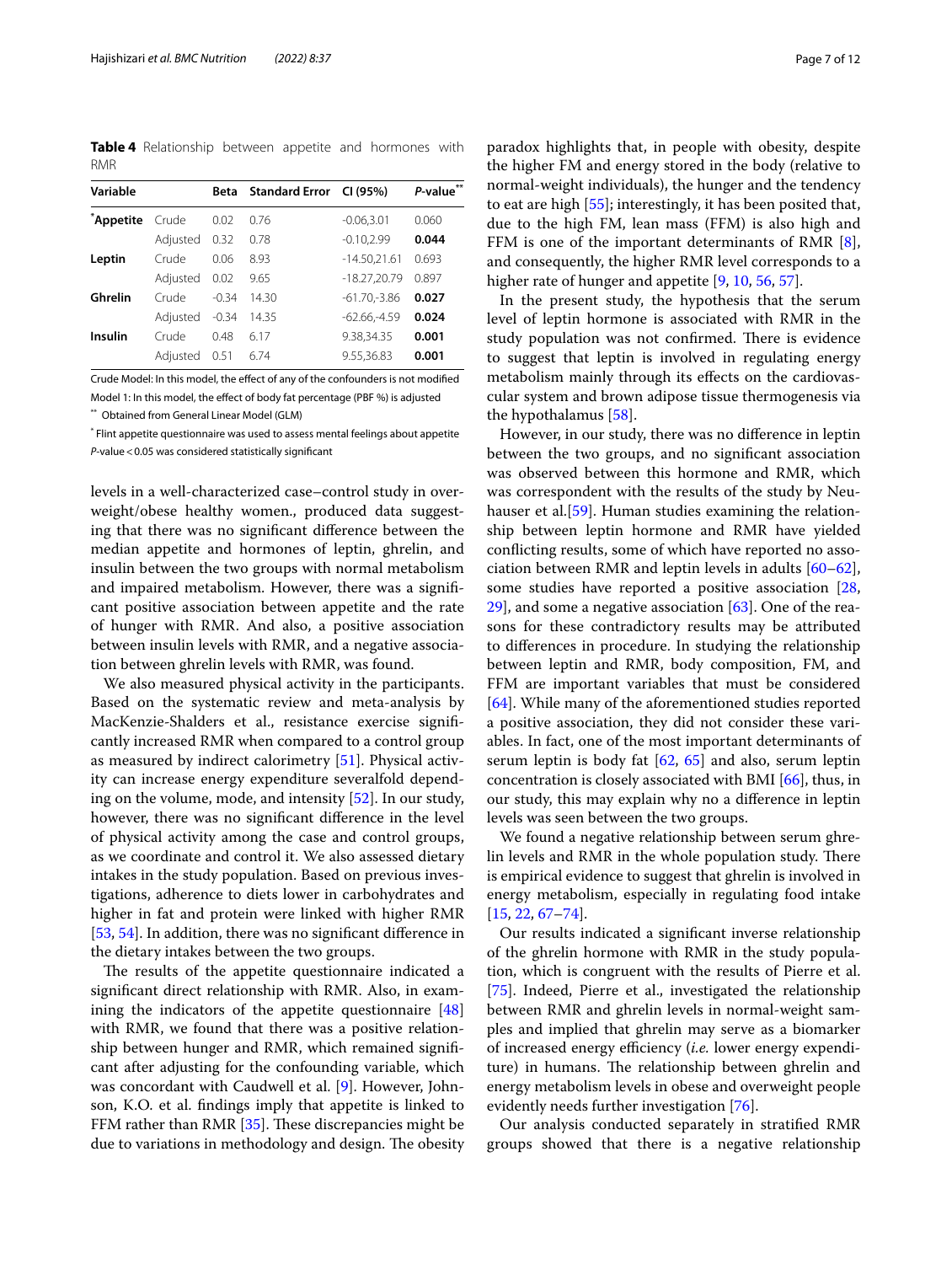

<span id="page-7-0"></span>between serum ghrelin levels and RMR only in the "hypometabolic" group. And no association was found between serum ghrelin levels and RMR in the "normometabolic" group. However, Marzullo et al. have shown diferent results from our research, they suggested that ghrelin secretion is decreased in obesity in cases of impaired energy expenditure [\[36](#page-10-25)]. Discrepancies in results might be due to variation in the criterion for determining low RMR and normal RMR. And also Marzullo et al. reported this unexpected association in terms of active ghrelin (Acylated Ghrelin) not total ghrelin level.

One might hypothesize that ghrelin is expected to intervene endogenously to improve impaired energy

metabolism. These hypotheses raise the possibility that the metabolic efects of ghrelin may extend beyond the regulation of satiety, food intake, and substrate oxidation, and may play a role to improve energy efficiency in overweight and obese women.

The present study demonstrates that the serum level of insulin hormone is positively associated with RMR in two groups with normal and impaired metabolism, which is concordant with Drabsch et al. and Huang et al. [\[77,](#page-11-31) [78](#page-11-32)]. Homeostatic regulation of glucose is managed through the action of the insulin hormone in adipose tissue, muscle, and liver tissue [[79](#page-11-33)]. In general, one of the main functions of insulin is to focus on tissues that regulate energy metabolism [[80](#page-11-34)].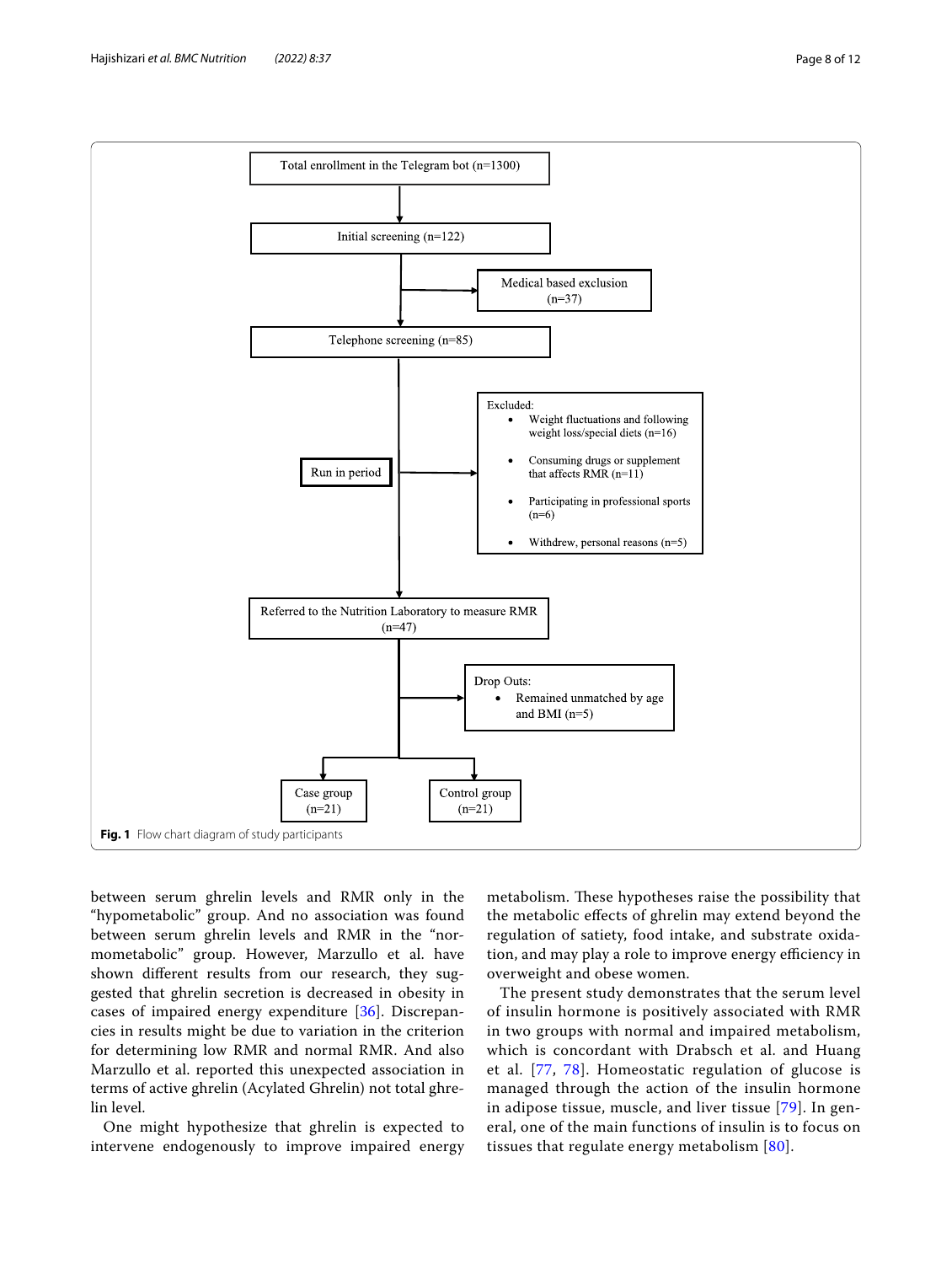

<span id="page-8-1"></span><span id="page-8-0"></span>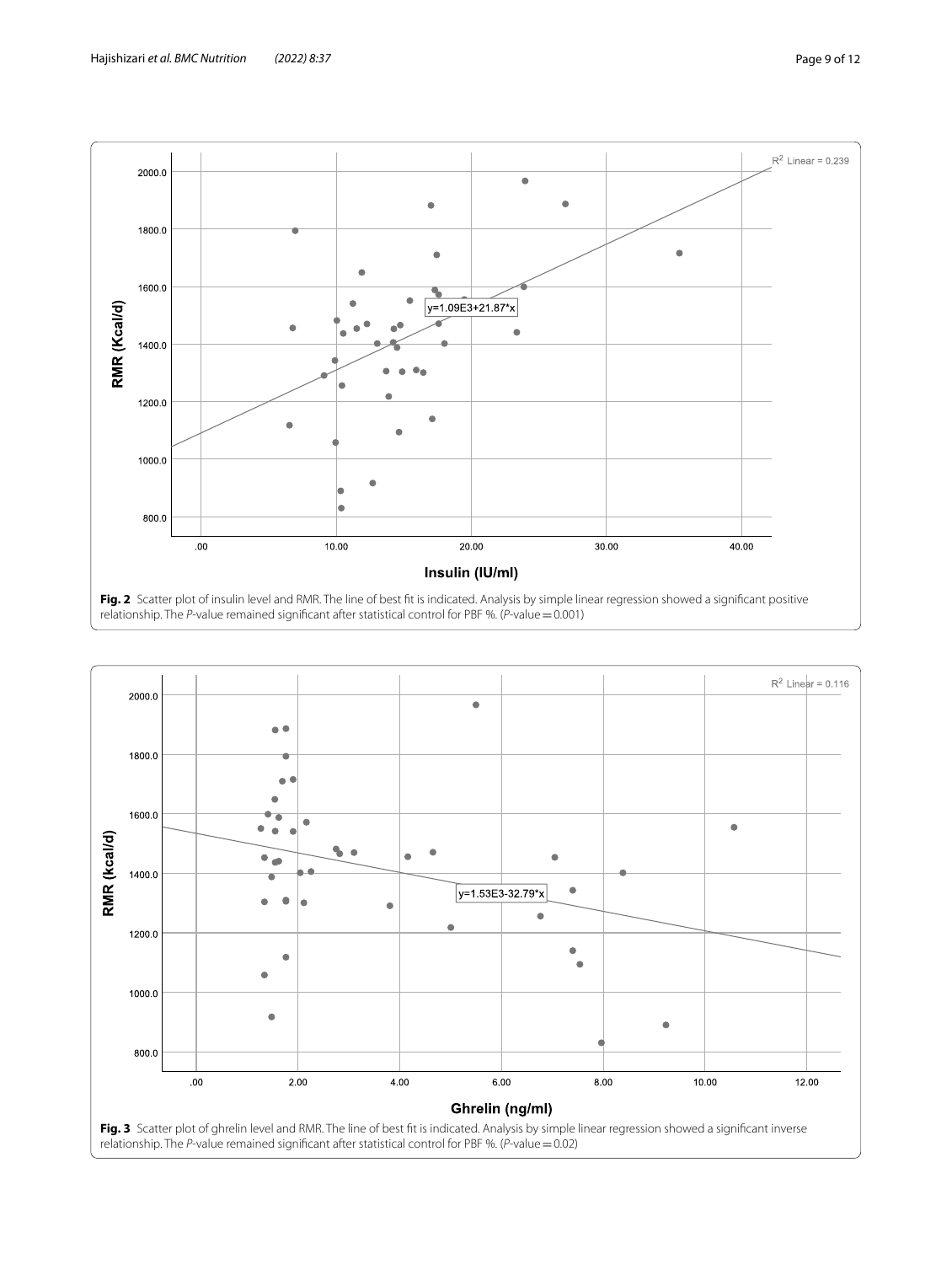<span id="page-9-0"></span>**Table 5** Relationship between variables of appetite questionnaire with RMR

| <b>Variables of appetite</b><br>Questionnaire <sup>*</sup> (VAS) <sup>**</sup> | Beta           | Standard<br>Error | CI (95%) | P-Value***          |       |
|--------------------------------------------------------------------------------|----------------|-------------------|----------|---------------------|-------|
| Desire to eat                                                                  | Crude          | 025               | 2 1 1    | $-0.81, 7.73$ 0.110 |       |
|                                                                                | adjusted 0.24  |                   | 2.12     | $-0.88,7.71$        | 0.117 |
| Hunger                                                                         | Crude          | 0.30              | 1.44     | 0.04,5.87           | 0.047 |
|                                                                                | adjusted 0.31  |                   | - 1.44   | 0.09,5.95           | 0.043 |
| <b>Fullness</b>                                                                | Crude          | $-0.02$           | 1.58     | $-3.48,2.91$        | 0.859 |
|                                                                                | adjusted -0.03 |                   | 1.59     | $-3.55,2.89$        | 0.837 |
| prospective                                                                    | Crude          | 0.05              | 1.83     | $-3.01, 4.39$       | 0.710 |
| food con-<br>sumption                                                          | adjusted 0.03  |                   | - 1.89   | $-3.42, 4.23$ 0.832 |       |

\* Flint appetite questionnaire was used to assess mental feelings about appetite

\*\* Visual analogue scale VAS, 100 mm in length with words anchored at each end, expressing the most positive and the most negative rating, were used to assess Desire to eat, hunger, fullness, and prospective food consumption

Scoring was conducted in the following manner; participants selected a value from 0 to 100 e.g., I am not hungry at all (zero points), I have not been so hungry so far (100 points)

Model 1: In this model, the efect of body fat percentage (PBF %) is adjusted

\*\*\* Obtained from General Linear Model (GLM)

*P*-value<0.05 was considered statistically signifcant

In fact, the results showed that, the higher the level of insulin hormone, the higher the RMR, which is consistent with Ravussin et al., through the Euglycemic Insulin clamp technique the thermic efect of insulin and glucose injection can be studied in detail  $[81]$ . The physiological mechanisms responsible for the relationship between RMR and Insulin level are poorly known. Nevertheless, several proposed explanations include: elevated protein turnover, activated substrate cycle, increased gluconeogenesis, and sympathetic nervous system activity, all potentially caused by hyperinsulinemia [[82](#page-11-36)].

Considering the strengths of the current study, to our knowledge, this study evaluated the relationship between appetite and related hormones with RMR in obese/overweight women by matching two important confounders, age, and BMI for the frst time. Moreover, RMR was measured by indirect calorimetry, which is considered as the gold standard for measuring energy expenditure [\[3](#page-10-2)]. Also, all participants were examined when they were in the follicular phase, thus reducing the likelihood of the menstrual cycle impacting our results [\[38](#page-10-27), [39\]](#page-11-0). In addition, we measured each participant's appetite, body composition, and physical activity using established and validated methods. Several limitations in our study should be noted. In the present study, no causal inferences could be drawn owing to the case–control design. Furthermore, the study only looked at overweight/obese women, it would be better to also have a normal weight control group to compare the RMR result, and while we matched cases and controls by age and BMI, there could be some other factors that skewed or confounded our results. Additionally, we used FFQ to record dietary intakes, and reported values from FFQ are subject to substantial errors. However we tried to minimize these problems with the help of experts, and questionnaires were completed in the presence of a trained nutritionist. Although the sample size was similar to that of earlier studies [\[36\]](#page-10-25), and we calculated the needed sample size to detect the relationship between RMR and related hormones, it would be better to have a larger sample size**.**

## **Conclusion**

In conclusion, the results of this study showed that there is a signifcant positive relationship between insulin levels and appetite sensation with RMR in the study population. No association was found between leptin levels and RMR. And a negative association between ghrelin levels with RMR in the "hypometabolic" group. Although speculative, it seems that serum ghrelin levels may play a role in the regulation of energy homeostasis by intervening endogenously to improve the state of impaired energy balance and increase energy efficiency.

#### **Abbreviations**

AG: Acylated ghrelin; BFM: Body Fat Mass; BIA: Bioelectrical Impedance Analysis: BMI: Body Mass Index: CV: Coefficients of variation: FE: Energy Expenditure; FFQ: Food frequency questionnaire; FFM: Fat-Free Mass; FM: Fat Mass; IPAQ: International Physical Activity Questionnaires; RMR: Resting Metabolic Rate; REE: Resting Energy Expenditure; UAG: Unacylated ghrelin.

#### **Acknowledgements**

The authors would like to thank the participants for their kind cooperation.

#### **Authors' contributions**

KM, HI designed the study. SH and SM contributed to the literature searches, data collection, and measurements. SY and SH contributed to the statistical analyses and interpretation of the data, SH drafted the manuscript. KM, CCTC, SH and AM critically revised the manuscript; and agree to be fully accountable for ensuring the integrity and accuracy of the work. All authors read and approved the fnal manuscript.

#### **Funding**

The research is fnancially supported by the Tehran University of Medical sciences.

#### **Availability of data and materials**

The authors confrm that the data supporting the fndings of this study are available within the manuscript and in the included tables.

#### **Declarations**

#### **Competing interests**

The authors declare no competing interests.

#### **Ethical approval and consent to participate**

The study protocol was approved by the Ethics Commission of Tehran University of Medical Sciences (IR.TUMS.MEDICINE.REC.1399.261). Then, written informed consent was obtained from all patients. All methods were performed in accordance with the declaration of Helsinki.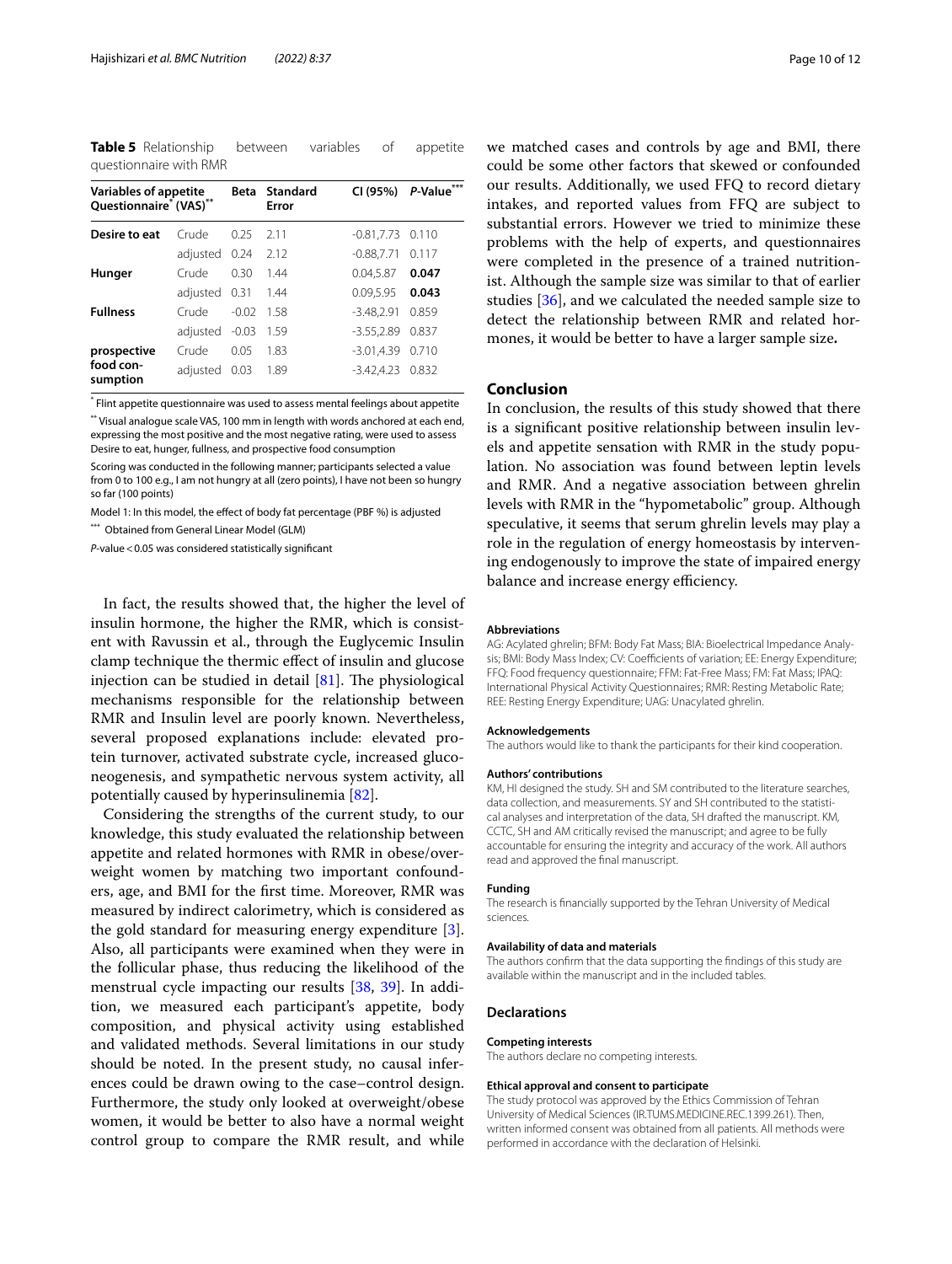#### **Consent for publication**

Not applicable.

#### **Competing interest**

The authors declare no potential confict of interest with respect to the research, authorship, and/or publication of this article.

#### **Author details**

<sup>1</sup> Department of Community Nutrition, School of Nutritional Sciences and Dietetics, Tehran University of Medical Sciences (TUMS), Tehran, Iran. 2 <sup>2</sup> Department of Clinical Nutrition, School of Nutritional Sciences and Dietetics, Tehran University of Medical Sciences (TUMS), Tehran, Iran. <sup>3</sup>Department of Epidemiology and Biostatistics, School of Health, Tehran University of Medical Sciences, Tehran, Iran. <sup>4</sup> Centre for Intelligent Healthcare, Coventry University, Coventry CV1 5FB, UK.

## Received: 6 December 2021 Accepted: 18 April 2022 Published online: 29 April 2022

#### **References**

- <span id="page-10-0"></span>Taheri F, Kazemi T, Chahkandi T, Namakin K, ZARDAST M, Bijari B. Prevalence of overweight, obesity and central obesity among elementary school children in Birjand, east of Iran, 2012. 2013.
- <span id="page-10-1"></span>2. Morton G, Cummings D, Baskin D, Barsh G, Schwartz M. Central nervous system control of food intake and body weight. Nature. 2006;443(7109):289–95.
- <span id="page-10-2"></span>3. Pinheiro Volp A, de Oliveira F, Duarte Moreira Alves R, Esteves E, Bressan J. Energy expenditure: components and evaluation methods. Nutricion hospitalaria. 2011;26(3).
- <span id="page-10-3"></span>4. Svendsen OL, Hassager C, Christiansen C. Impact of regional and total body composition and hormones on resting energy expenditure in overweight postmenopausal women. Metabolism. 1993;42(12):1588–91.
- 5. Bouchard C, Tremblay A, Nadeau A, Despres J, Theriault G, Boulay M, et al. Genetic effect in resting and exercise metabolic rates. Metabolism. 1989;38(4):364–70.
- 6. Fukagawa NK, Bandini LG, Young JB. Efect of age on body composition and resting metabolic rate. American Journal of Physiology-Endocrinology and Metabolism. 1990;259(2):E233–8.
- 7. Arciero PJ, Goran MI, Poehlman ET. Resting metabolic rate is lower in women than in men. J Appl Physiol. 1993;75(6):2514–20.
- <span id="page-10-4"></span>8. Johnstone AM, Murison SD, Duncan JS, Rance KA, Speakman JR. Factors infuencing variation in basal metabolic rate include fat-free mass, fat mass, age, and circulating thyroxine but not sex, circulating leptin, or triiodothyronine. Am J Clin Nutr. 2005;82(5):941–8.
- <span id="page-10-5"></span>9. Caudwell P, Finlayson G, Gibbons C, Hopkins M, King N, Näslund E, et al. Resting metabolic rate is associated with hunger, self-determined meal size, and daily energy intake and may represent a marker for appetite. Am J Clin Nutr. 2013;97(1):7–14.
- <span id="page-10-6"></span>10. Blundell JE, Caudwell P, Gibbons C, Hopkins M, Naslund E, King N, et al. Role of resting metabolic rate and energy expenditure in hunger and appetite control: a new formulation. Dis Model Mech. 2012;5(5):608–13.
- <span id="page-10-7"></span>11. Blundell JE, Caudwell P, Gibbons C, Hopkins M, Näslund E, King NA, et al. Body composition and appetite: fat-free mass (but not fat mass or BMI) is positively associated with self-determined meal size and daily energy intake in humans. Br J Nutr. 2012;107(3):445–9.
- <span id="page-10-8"></span>12. Druce MR, Small CJ, Bloom SR. Minireview: gut peptides regulating satiety. Endocrinology. 2004;145(6):2660–5.
- <span id="page-10-9"></span>13. Wren A, Seal L, Cohen M, Brynes A, Frost G, Murphy K, et al. Ghrelin enhances appetite and increases food intake in humans. 2001.
- <span id="page-10-10"></span>14. Broglio F, Arvat E, Benso A, Gottero C, Muccioli G, Papotti M, et al. Ghrelin, a natural GH secretagogue produced by the stomach, induces hyperglycemia and reduces insulin secretion in humans. The Journal of Clinical Endocrinology & Metabolism. 2001;86(10):5083.
- <span id="page-10-11"></span>15. Tschöp M, Smiley DL, Heiman ML. Ghrelin induces adiposity in rodents. Nature. 2000;407(6806):908–13.
- <span id="page-10-12"></span>16. Stevanovic DM, Grefhorst A, Themmen AP, Popovic V, Holstege J, Haasdijk E, et al. Unacylated ghrelin suppresses ghrelin-induced neuronal activity in the hypothalamus and brainstem of male rats. PLoS ONE. 2014;9(5): e98180.
- 17. Delhanty PJ, Huisman M, Baldeon-Rojas LY, van den Berge I, Grefhorst A, Abribat T, et al. Des-acyl ghrelin analogs prevent high-fat-diet-induced dysregulation of glucose homeostasis. FASEB J. 2013;27(4):1690–700.
- 18. Toshinai K, Yamaguchi H, Sun Y, Smith RG, Yamanaka A, Sakurai T, et al. Des-acyl ghrelin induces food intake by a mechanism independent of the growth hormone secretagogue receptor. Endocrinology. 2006;147(5):2306–14.
- <span id="page-10-13"></span>19. Delhanty PJ, Neggers SJ, van der Lely AJ. Mechanisms in endocrinology: Ghrelin: the differences between acyl-and des-acyl ghrelin. Eur J Endocrinol. 2012;167(5):601–8.
- <span id="page-10-14"></span>20. Stylianou C, Galli-Tsinopoulou A, Farmakiotis D, Rousso I, Karamouzis M, Koliakos G, et al. Ghrelin and leptin levels in obese adolescents. Relationship with body fat and insulin resistance. Hormones-Athens. 2007;6(4):295.
- 21. Cummings DE, Foster KE. Ghrelin-leptin tango in body-weight regulation. Gastroenterology. 2003;124(5):1532–5.
- <span id="page-10-28"></span>22. Churm R, Davies J, Stephens J, Prior S. Ghrelin function in human obesity and type 2 diabetes: a concise review. Obes Rev. 2017;18(2):140–8.
- <span id="page-10-15"></span>23. Klok MD, Jakobsdottir S, Drent M. The role of leptin and ghrelin in the regulation of food intake and body weight in humans: a review. Obes Rev. 2007;8(1):21–34.
- <span id="page-10-16"></span>24. Colombo M, Gregersen S, Xiao J, Hermansen K. Efects of ghrelin and other neuropeptides (CART, MCH, orexin A and B, and GLP-1) on the release of insulin from isolated rat islets. Pancreas. 2003;27(2):161–6.
- <span id="page-10-17"></span>25. Cui H, López M, Rahmouni K. The cellular and molecular bases of leptin and ghrelin resistance in obesity. Nat Rev Endocrinol. 2017;13(6):338–51.
- 26. Meier U, Gressner AM. Endocrine regulation of energy metabolism: review of pathobiochemical and clinical chemical aspects of leptin, ghrelin, adiponectin, and resistin. Clin Chem. 2004;50(9):1511–25.
- <span id="page-10-18"></span>27. Park H-K, Ahima RS. Physiology of leptin: energy homeostasis, neuroendocrine function and metabolism. Metabolism. 2015;64(1):24–34.
- <span id="page-10-19"></span>28. Nicklas BJ, Toth MJ, Poehlman ET. Daily energy expenditure is related to plasma leptin concentrations in older African-American women but not men. Diabetes. 1997;46(9):1389–92.
- <span id="page-10-20"></span>29. Jørgensen JO, Vahl N, Dall R, Christiansen JS. Resting metabolic rate in healthy adults: relation to growth hormone status and leptin levels. Metabolism. 1998;47(9):1134–9.
- <span id="page-10-21"></span>30. Roberts SB, Nicholson M, Staten M, Dallal GE, Sawaya AL, Heyman MB, et al. Relationship between circulating leptin and energy expenditure in adult men and women aged 18 years to 81 years. Obes Res. 1997;5(5):459–63.
- 31. Arslanian S, Suprasongsin C, Kalhan SC, Drash AL, Brna R, Janosky JE. Plasma leptin in children: relationship to puberty, gender, body composition, insulin sensitivity, and energy expenditure. Metabolism. 1998;47(3):309–12.
- 32. Kennedy A, Gettys TW, Watson P, Wallace P, Ganaway E, Pan Q, et al. The metabolic signifcance of leptin in humans: gender-based diferences in relationship to adiposity, insulin sensitivity, and energy expenditure. J Clin Endocrinol Metab. 1997;82(4):1293–300.
- <span id="page-10-22"></span>33. Salbe AD, Nicolson M, Ravussin E. Total energy expenditure and the level of physical activity correlate with plasma leptin concentrations in fve-year-old children. J Clin Investig. 1997;99(4):592–5.
- <span id="page-10-23"></span>34. Smeets AJ, Westerterp-Plantenga MS. Acute effects on metabolism and appetite profle of one meal diference in the lower range of meal frequency. Br J Nutr. 2008;99(6):1316–21.
- <span id="page-10-24"></span>35. Johnson KO, Holliday A, Mistry N, Cunnife A, Howard K, Stanger N, et al. An increase in fat-free mass is associated with higher appetite and energy intake in older adults: a randomised control trial. Nutrients. 2021;13(1):141.
- <span id="page-10-25"></span>36. Marzullo P, Verti B, Savia G, Walker GE, Guzzaloni G, Tagliaferri M, et al. The Relationship between Active Ghrelin Levels and Human Obesity Involves Alterations in Resting Energy Expenditure. J Clin Endocrinol Metab. 2004;89(2):936–9.
- <span id="page-10-26"></span>37. Brehm M-A, Harlaar J, Groepenhof H. Validation of the portable VmaxST system for oxygen-uptake measurement. Gait Posture. 2004;20(1):67–73.
- <span id="page-10-27"></span>38. Meijer G, Westerterp KR, Saris W, ten Hoor F. Sleeping metabolic rate in relation to body composition and the menstrual cycle. Am J Clin Nutr. 1992;55(3):637–40.